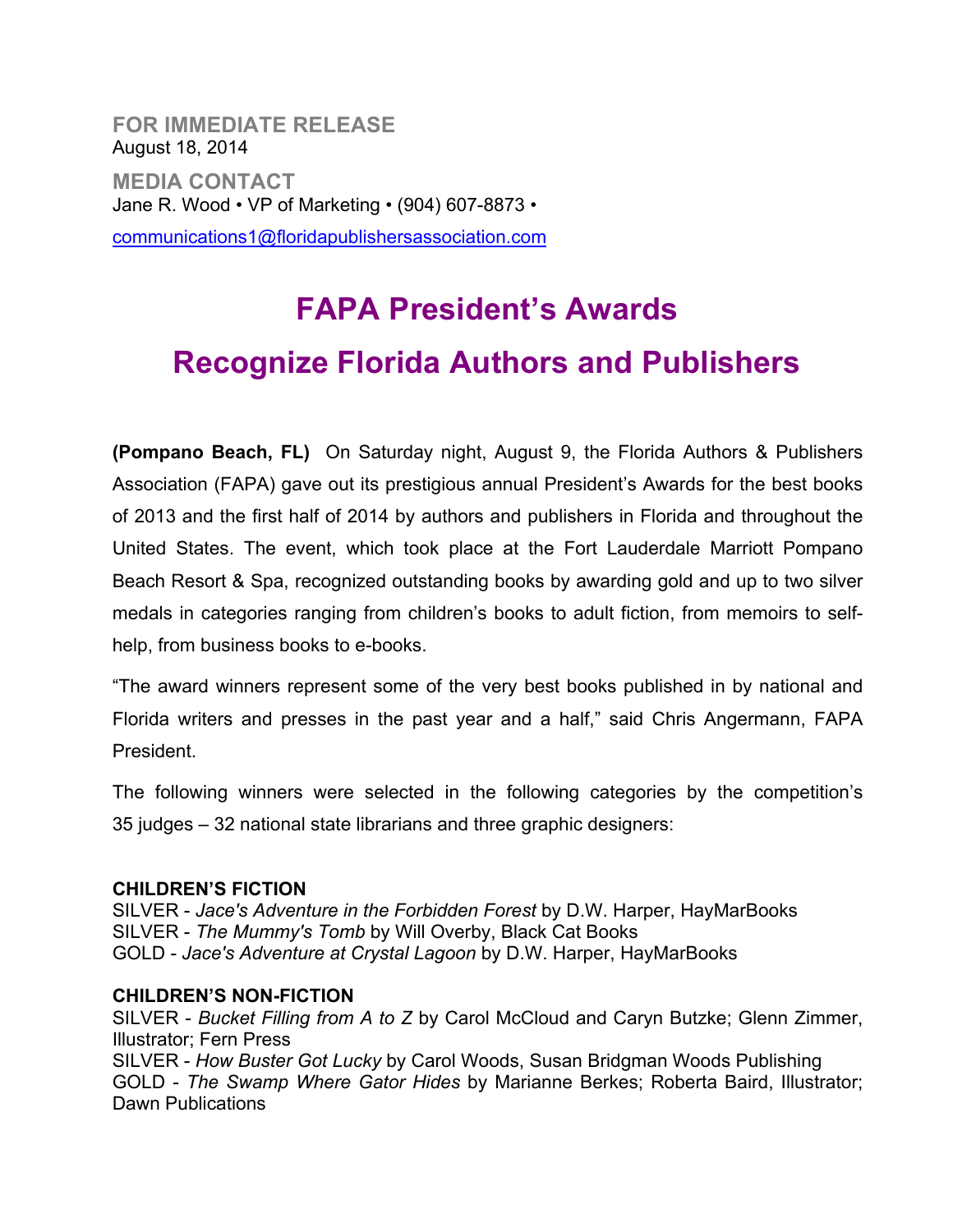# **FLORIDA NON-FICTION FOR CHILDREN**

GOLD - *Luke's Story: A Rescue Puppy's First Year on Palm Beach & Worth Avenue* by Susan Beattie; Sandra Thompson, Illustrator; Palm Beach Island Publishing

#### **CHILDREN's PICTURE BOOK**

SILVER - *Polly and Her Pigtails* by Debra Latiolais; Mark Wayne Adams, Illustrator, Monkey Puzzle Books

SILVER - *Stu's Big Party* by Patti Brassard Jefferson, Halo Publishing International GOLD - *The Rocket Ship Bed Trip* by N. Jane Quackenbush; Lynne Villalobos, Illustrator, Hidden Wolf Books

### **YOUNG ADULT FICTION**

SILVER - *Summer of Stars* by Leslee Horner, CalBel Productions SILVER - *The Curse of the Crystal Kuatzin* by Jan H. Landsberg, CreateSpace GOLD - *The Geneva Project Truth* by Christina Benjamin, Crown Atlantic Publishing

#### **YOUNG ADULT NON-FICTION**

SILVER - *100+ Native American Women Who Changed the World* by KB Schaller, Peppertree Press

SILVER - *Staying Safe in an Unsafe World: A Guide for College Women* by Robert L. Park, Southern Yellow Pine Publishing

GOLD - *The Grumpy Girl's Guide to Getting into College* by Rachel Aboukhair, New Chapter Publisher

### **EDUCATION**

SILVER - *Finance Camp 4 Kids* by Dan Williams; Randy Williams, Illustrations SILVER - *Franny's Rescue* by Crystal White; Mark Wayne Adams, Illustrator, Grass House Publications

GOLD - *A Parents Message: An Interactive Program Supporting Parent-Child Bond* by Ruth E. Clark and Carolyn LeCroy, Hibiscus Publishing

#### **BUSINESS**

GOLD - *Schools: A Niche Market for Authors* by Jane R. Wood, Florida Kids Press

#### **REFERENCE**

SILVER - *100+ Native American Women Who Changed the World* by KB Schaller, Peppertree Press

GOLD - *The Little Blue Thinking Book: 50 Powerful Principles for Clear and Effective Thinking* by Brandon Royal, Maven Publishing

#### **RELIGION**

GOLD - *Priest and Warriors* by Walter Joseph Schenck, Jr., iUniverse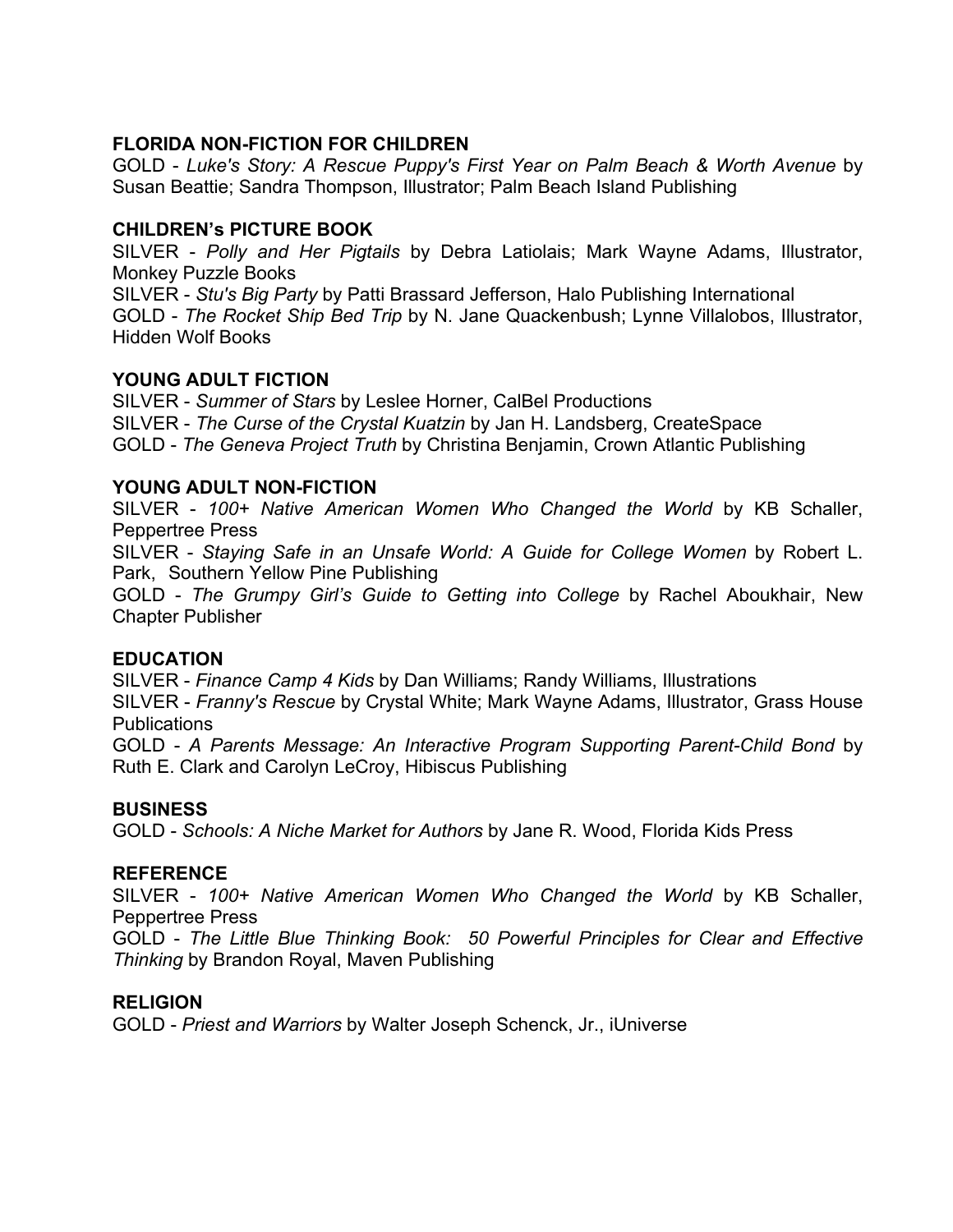# **E-BOOK**

SILVER - *Professor Birdsong's 365 Weird Criminal Law Stories for Every Day of the Year* by Leonard Birdsong, Winghurst Publications SILVER - *The Castle Across the Street* by C.K. Carter GOLD - *A Homicide in Hooker's Point* by Gloria Taylor Weinberg, Xlibris

## **SHORT FICTION**

SILVER - *Alligator Stew* by C.D. Mitchell, Southern Yellow Pine Publishing SILVER - *The Map Maker* by Brandon Royal, Maven Publishing GOLD - *Mother's Day, A Collection of Short Stories* by Virginia Gwynn, Southern Star Press

# **ADULT FICTION: GENERAL**

SILVER - *Previously Loved Treasures* by Bette Lee Crosby, Bent Pine Publishing SILVER - *Another Man's Treasure* by Charles R. Hall, Bardolf & Company GOLD - *Suicide Supper Club* by Rhett DeVane, Writers4Higher

# **ADULT FICTION: GENRE**

SILVER - *The Mass of Men, The Academ*y by Rachel K. Wentz SILVER - *Lady of the House, An Eden's Gate Novel* by Lynn Braxton, Southern Star Press, LLC GOLD - *Jubliee's Journey* by Bette Lee Crosby, Bent Pine Publishing

# **ADULT FICTION: ACTION/SUSPENSE**

SILVER - *Chita Quest: One Man's Search for His POW/MIA Father* by Brinn Colenda, Southern Yellow Pine Publishing SILVER - *Unit 400, The Assassins* by T.L. Williams, First Coast Publishers GOLD - *The Janus Code* by J.C. Ferguson, CreateSpace

# **ADULT: NON-FICTION**

SILVER - *100 People to Meet* by Jackie Chase, Adventure Travel Press SILVER - *Field of Frogs* by R. G. Graham, Advocate House GOLD - *Book Publishing 101* by Martha Maeda, Atlantic Publishing

# **POETRY**

SILVER - *Songs from Solitude: Poetry from a Southwestern Florida Hammock* by Robert H. Gore III, Middle River Press

GOLD – *Poetry One Life Many Lives* by Piero Rivolta, New Chapter Publisher

# **FLORIDA FICTION FOR ADULTS**

SILVER - *Secretariat Reborn* by Susan Klaus, Oceanview Publishing SILVER - *The Pill Game* by Darryl Bollinger, JNB Press GOLD - *Another Man's Treasure* by Charles R. Hall, Bardolf & Company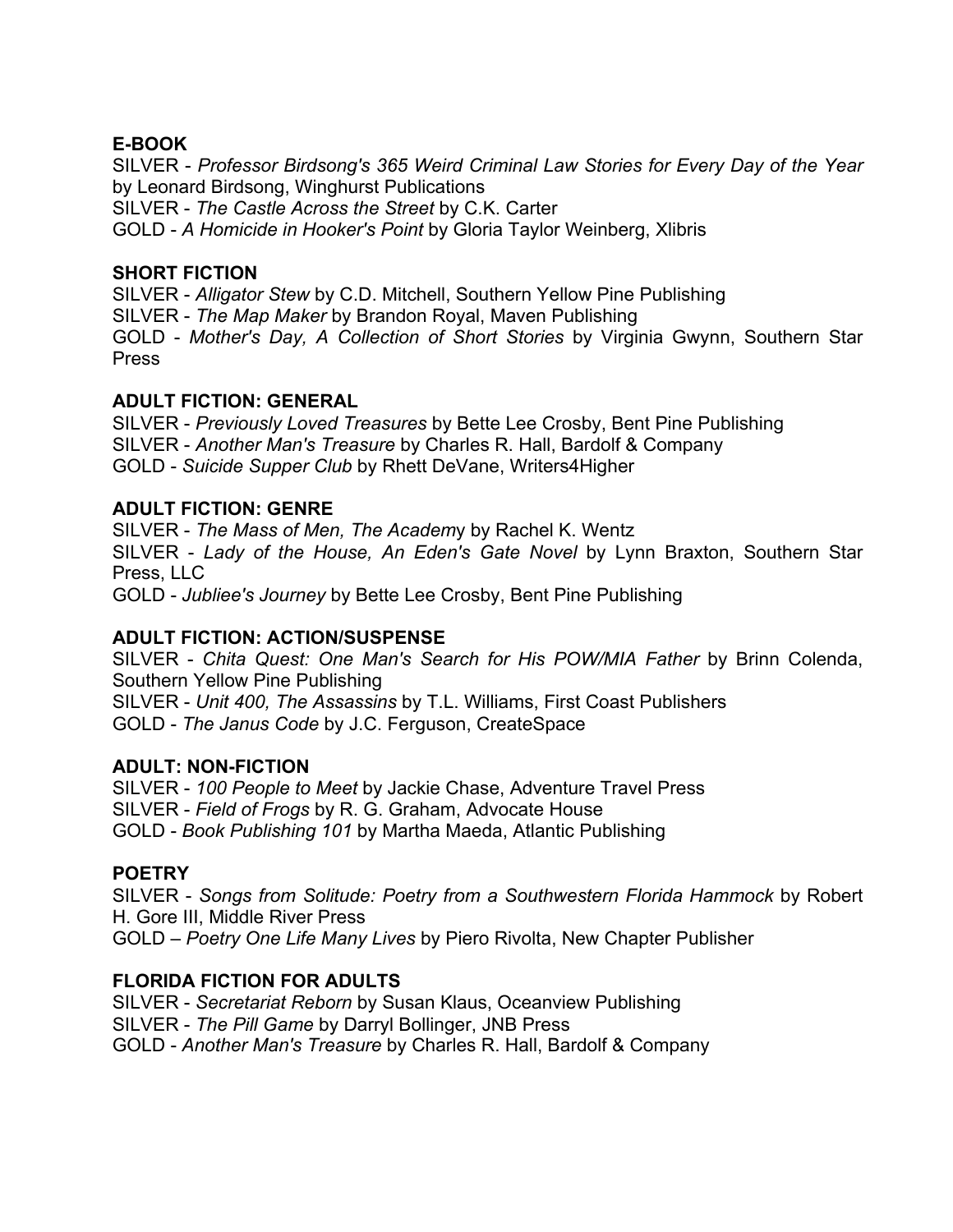# **FLORIDA NON-FICTION FOR ADULTS**

SILVER - *Frostproof Treasures, The History of Frostproof, Florida to 1910* by Bea Reifeis, Genie Publishing

GOLD - *Finding Florida: The True History of the Sunshine State* T.D. Allman, Grove Press

# **BIOGRAPHY**

GOLD - *100+ Native American Women Who Changed the World* by KB Schaller, Peppertree Press

## **AUTOBIOGRAPHY/MEMOIR**

SILVER - *Eleven Months Nineteen Days: A Vietnam Illustrator's Memoir* by John Bowen, Middle River Press

SILVER - *Let Burn, The Making and Breaking of a Firefighter/Paramedic* by Rachel K. Wentz, Michigan State University Press

GOLD - *Bollettieri: Changing the Game* by Nick Bollettieri with Bob Davis , New Chapter Publisher

## **HEALTH & FITNESS**

SILVER - *Liquidating Life, An almost-daily account of a journey with brain cancer.* by Laura G. Cogdill GOLD - *The Art of Living Well with Crohn's* by John T. Johns, Bardolf & Company

### **HOME AND GARDEN**

GOLD - *Recipes and Life* by Alice Oldford

### **HOWTO/SELF-HELP**

SILVER - *Breadcrumbs for Beginners: Following the Writing Trail* by Dr. Sherry L. Meinberg, Balboa Press

GOLD - *Finding Humor in Grief* by Dr. Ruth L. Baskerville, Children's Heart Publishing

# **COFFEE TABLE BOOK**

SILVER - *1964-2014 NOVA Southeastern University: A Tribute to the Past…A Prelude to the Future* by Linda Haase and Mel Abfier, StarGroup International, Inc

SILVER - *Sailing on the Stranahan: A Brief History of the Lauderdale Yacht Club*, Middle River Press

GOLD - *The Lure of Longboat Key: Sunrise to Sunset* by Mary Lou Johnson, A Thousand Words Publishing

# **HUMOR**

SILVER - *Nickelodium: A Novel Based on Historical Facts* by David Carle Mieke, DC Press SILVER - *Noodle Club* by Deborah Burggraaf; Matthew Lumsden, Illustrator, Protective Hands Communications

GOLD - *Ha Ha! Horror* by Matt Patterson, Mystery & Horror, LLC